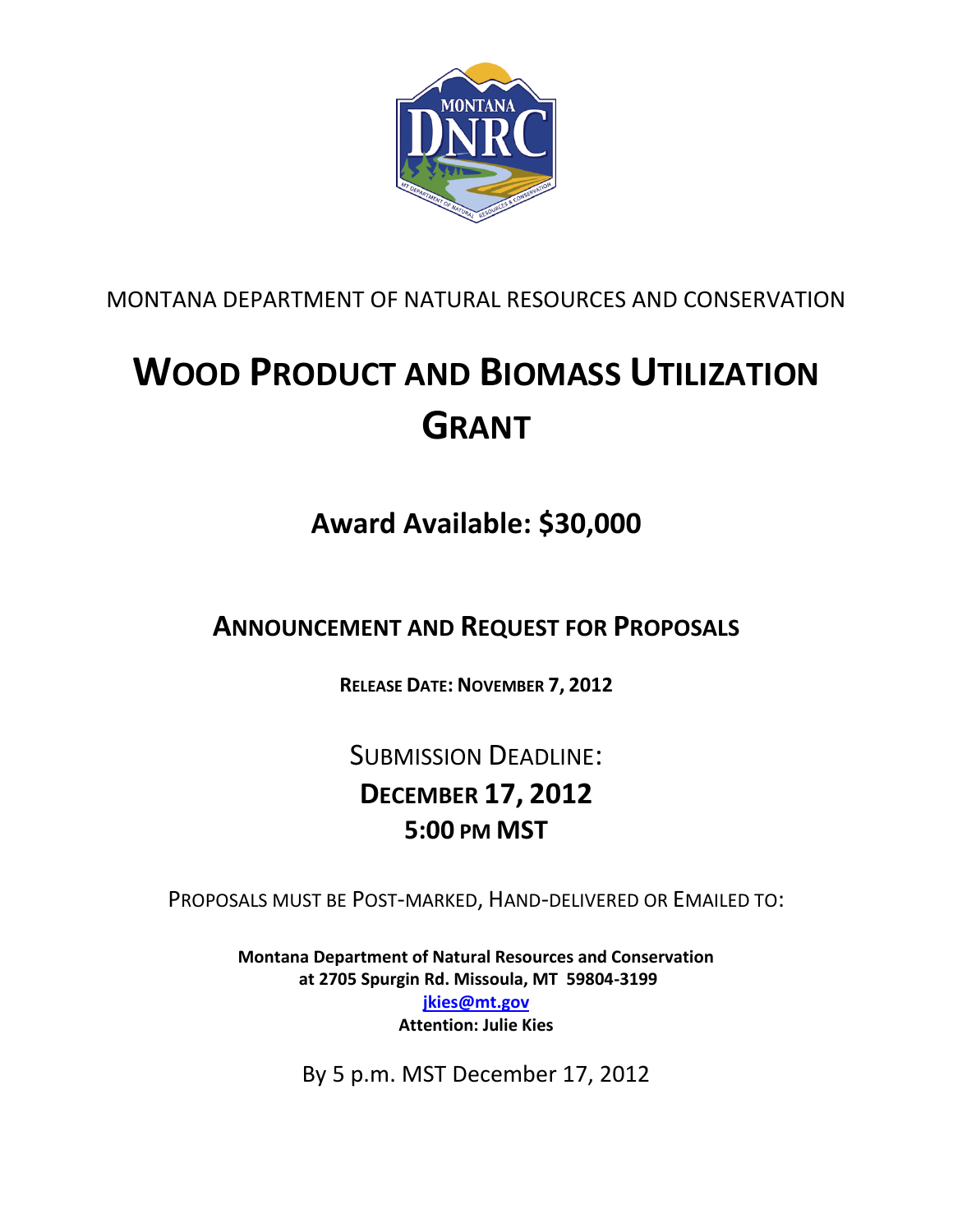## **INTENT OF WOOD PRODUCT AND BIOMASS UTILIZATION GRANTS:**

The intent of the Montana Department of Natural Resources and Conservation (DNRC) Wood Product and Biomass Utilization Grants is to support increased and improved utilization of forest products, including biomass, in Montana. This is accomplished in part through providing financial assistance to entities engaged in innovative and viable wood and biomass market development, utilization and expansion opportunities. The anticipated results of this grant program are increased utilization of Montana wood products and otherwise low-valued woody biomass; jobs created or retained in the wood products industry; a more diversified Montana forest products market; enhanced economic development opportunities; reduced cost of forest management; improved forest conditions; and reduced air emissions from open slash-pile burning.

## **ELIGIBLE APPLICANTS**

Eligible applicants are for-profit businesses located and registered to do business in the State of Montana, non-profits with current IRS standing, public facilities, state, local and tribal governments, school districts, or communities.

Previous Grant Recipients: Grant proposals from applicants who have not received DNRC Biomass Program grants in the past will be considered before proposals from past recipients of Biomass Program grants from DNRC. Previous DNRC grant recipients are eligible to receive a grant, but they will receive lower priority for awards through this RFP process.

NOTE: Public and non-profit entities seeking funding assistance for preliminary feasibility assessments for integrating woody biomass energy systems are encouraged to submit an application form to DNRC's Biomass Energy Pre-Feasibility Assessment Program, instead of this Wood Product and Biomass Utilization Grant. Application details can be found here:

[http://dnrc.mt.gov/forestry/Assistance/Biomass/PreFeasibility.asp.](http://dnrc.mt.gov/forestry/Assistance/Biomass/PreFeasibility.asp)

## **ELIGIBLE ACTIVITES**

Funding for these grants is available to activities that will increase and/or enhance the manufacture and/or utilization of Montana wood products and/or forest biomass.

#### **Eligible Activities include:**

- Technical, economic, and market feasibility assessments or planning
- Planning, development, or permitting of manufacturing process or construction projects
- Purchase of equipment used in the manufacture and/or utilization of wood and/or forest biomass

**All work under this grant must be completed by February 2014.**

## **AWARD INFORMATION**

DNRC anticipates awarding a total of \$30,000 for funding of one or more projects. Funding amounts may vary due to the number and quality of applications received.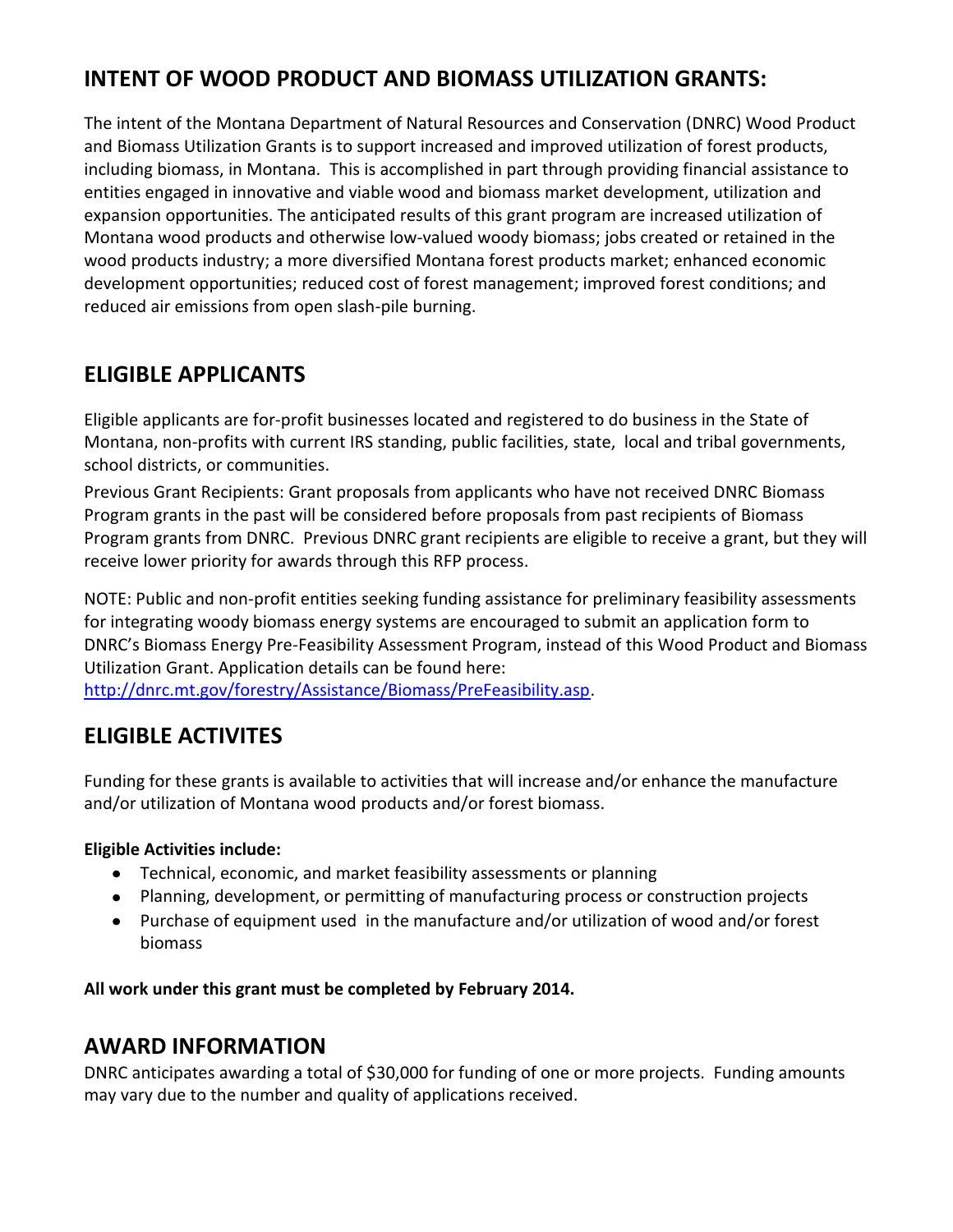## **EVALUATION CRITERIA AND SELECTION PROCEDURES**

Application packages must contain a technical narrative and supporting documentation that addresses each of the 8 evaluation criteria described below. Applications will be scored and prioritized based on the applicant's ability to demonstrate their proposal's merit in the 8 evaluation criteria below:

- **1. Project Goals and Objectives.** Include statement of need, and list specific goals and objectives in bullet format.
- **2. Length of Project.** (Maximum length is 1 year, preferably 8 months or less)
- **3. Costs.** Estimated overall project costs include both DNRC funds requested and applicant match.
- **4. Implementation Plan/Timetable.** Address each of the following items:
	- Method/procedure to accomplish goals and objectives.
	- Work plan and timetable.  $\bullet$
	- $\bullet$ Specify if outside goods or professional services will be procured, and provide estimated cost quotes from 3 reliable, qualified sources for each. If your source of goods/services is deemed by you to be a "sole source", explain why.

#### **5. Technical and Economic Feasibility.**

- List and briefly summarize the relevant professional studies and prior work that have been done to date for this project, such as feasibility study, market analysis, environmental analysis, site analysis, economic feasibility, and/or business plan. Include relevant reports as attachments to your proposal.
	- $\circ$  If applying for funds to procure equipment, develop a manufacturing site, or advance product manufacturing, provide information and supporting documentation on the economic feasibility of the proposed project.
	- o If asking for funding to purchase equipment, incorporate design/specifications of the equipment into the proposal. Indicate why the particular piece of equipment was chosen and what makes it the best fit for your applied use.
- **6. Project Impacts.** Address each of the following items:
	- Indicate how implementation of the project will increase and/or enhance the manufacture and/or utilization of Montana wood products and/or forest biomass, and how the project will affect the applicant and the potential benefits to local forests and communities.
	- Indicate estimated volume of wood or biomass material to be processed or utilized annually.

#### **7. Capacity and Experience of Project Team**

- Provide brief background/history of your business or organization.
- Identify key individuals, partners and/or consultants responsible for project implementation, their roles and qualifications.
- If entity applying is a for-profit business, provide business plan and/or work plan including current financials and 3 year projections.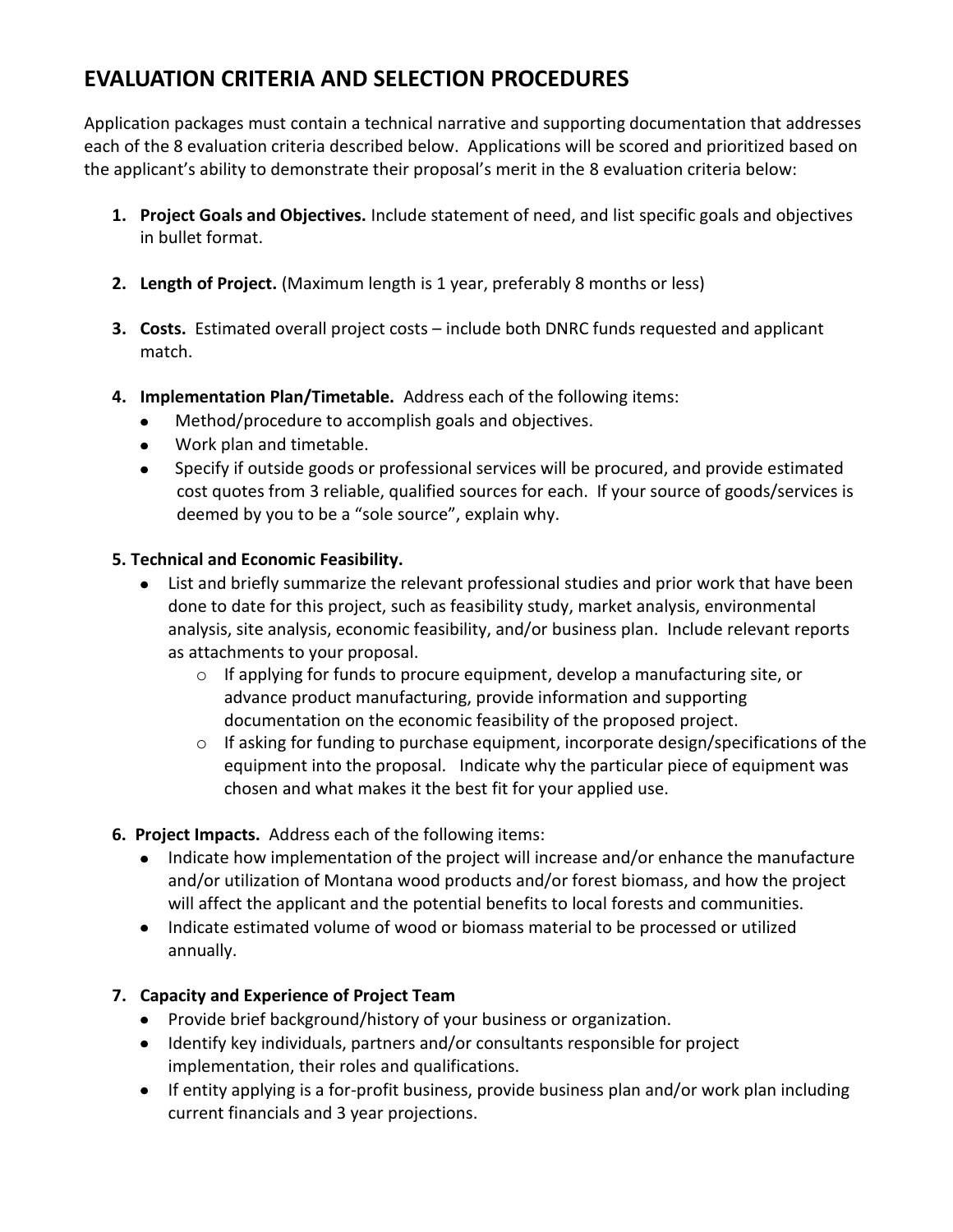- $\circ$  If entity applying is a start-up business venture, include 3 year projections for Profit and Loss.
- **8. Budget.** Address each of the following items:
	- Complete the Budget Table and Applicant Contributions Table (Attachment 2), and include in proposal. The budget should support the narrative statements and reflect needed expenditures.
	- Indicate match amount from applicant. All DNRC grant funds received must be matched with non-Federal dollars on a 1:1 basis. Applicants demonstrating match commitment above and beyond the 1:1 minimum will be allowed additional points.

#### **Proposal Review**

Proposals will be reviewed and prioritized collaboratively by a panel which will include, but is not limited to, representatives from the Montana Department of Natural Resources and Conservation and the United States Department of Agriculture. DNRC reserves the right to request further information from any applicant as needed. The panel will evaluate each criterion independently, rating and scoring each response. If two or more projects receive equal scores, committee members will jointly discuss their evaluations and a consensus will be reached as to which project(s) may receive funding.

## **SUBMISSION GUIDELINES**

Proposal packages must contain information addressing the 8 evaluation criteria detailed above.

Please read **the entire packet** before preparing and submitting your proposal. Be sure that you include all necessary information in the body of your proposal, not in cover letters or letters of support.

- Limit grant application package to eight (8) single-sided pages, 12 pt font including:
	- o Attachment 1: Application Summary Cover Page as first page
	- $\circ$  A narrative that addresses each of the 8 evaluation criteria in a structured, organized way with the heading for each criteria category preceding the response for that particular criteria (i.e. 1. Project Goals and Objectives: …)
	- o Attachment 2: Budget Table and Applicant Contributions
- Additional addendums of pertinent information such as business plans, engineering designs, cost quotes, financials, and letters of support may be included in addition to the 8 page limit. Pertinent letters of support will improve scoring.
- **The original and two (2) copies of the proposal must be submitted.**
- Grant applications must be submitted in one of three ways:
	- o **Emailed electronically.** Emailed applications must be received by December 17, 2012, 5:00 pm. Email full application as a single pdf document to [jkies@mt.gov](mailto:jkies@mt.gov) with "Biomass" Grant Application" at the beginning of the subject line.
	- o **Mailed hard copy.** Mailed applications must be post-marked by December17, 2012.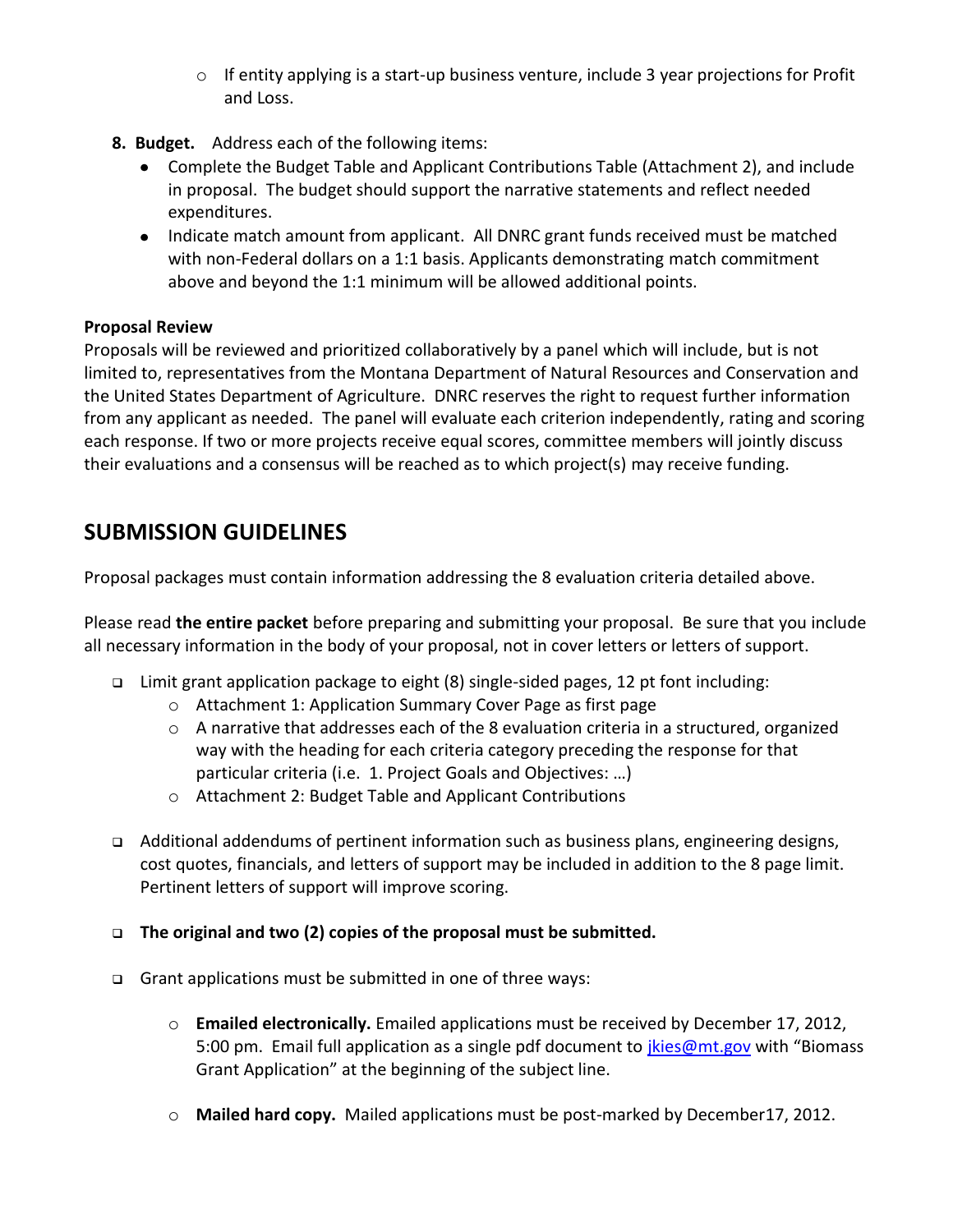Mail to: DNRC- Forestry Division Office, Attention: Julie Kies, 2705 Spurgin Rd., Missoula MT 59804-3199.

o **Hand Delivered.** Hand-delivered hard copies must be received by December17, 2012, 5:00 pm. Hand-deliver to: Receptionist, DNRC- Forestry Division Office, 2705 Spurgin Rd., Missoula MT, Building A.

If mailing or delivering hard copies, **three (3) copies** of the proposal must be submitted. Do not use special covers or binders. Hard copies must be easy to disassemble and scan electronically.

## **FUNDING GUIDELINES**

#### **Matching Cost-Share Requirement**

This grant award requires a 1:1 match of federal to non-federal funds. The funding provided by DNRC for this grant program is derived from federal funds. Federal funds may not be used for match. The non-federal match provided by the grantee may include cash, in-kind goods or services, and/or donated contributions. Entities may incorporate one quarter (25%) of their match requirement as inkind contributions. The match needs to be within the grant timeframe. Projects selected for funding will officially begin around February 5, 2013.

#### **Grant Award**

Upon award, the DNRC will provide grant payments on a cost-reimbursement basis. The DNRC reserves the right to offer a different grant amount than proposed by applicants. Funding amounts may vary due to the number and quality of applications received. The DNRC anticipates awarding a total of \$30,000 for funding of one or more projects.

All awards from this grant program shall be considered final awards to the project(s) selected. If project costs increase beyond what was projected at the time of the grant award, the grantee is responsible for finding additional funding from sources outside this program. Successful awardees will be required to submit project performance reports to the DNRC.

## **FUNDING NOTIFICATION AND GRANT AWARD**

Successful applicants will be announced by January 15, 2013. DNRC anticipates signing agreements with awardees by February 4, 2013. Applicants must consult with the DNRC before incurring any grant-related expenses, as pre-award costs are not allowed without prior written approval from DNRC.

In accordance with Montana Code Annotated section 49-3-207, the grantee agrees that the hiring of persons to perform work on the project will be made on the basis of merit and qualifications and there will be no discrimination based upon race, color, religion, creed, political ideas, sex, age, marital status, physical or mental disability, or national origin by the persons performing work on the project.

## **LEGAL AUTHORITY**

The DNRC Biomass Utilization Program and related activities, including this Request for Proposals, are authorized by Montana Code Annotated, sections 2-15-112, 18-4-304, and 76-13-136.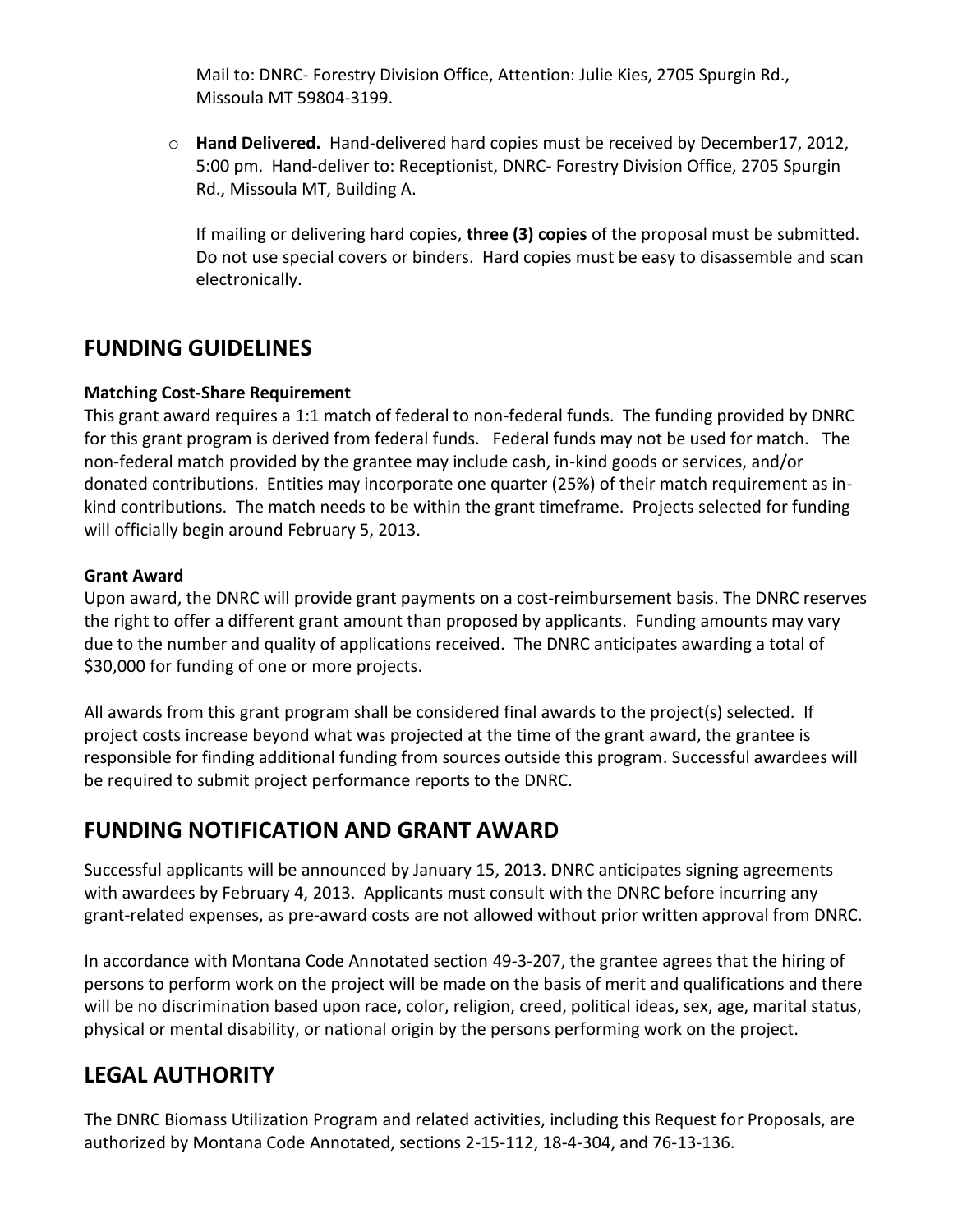Funding for the grants is awarded under the authority of the Department of Defense and Full-Year Continuing Appropriations Act, 2011, Public Law 112-10, as amended. The Federal Financial Assistance Award Number of the federally awarded funds to the DNRC is Grant # 11-DG-11010000-030. The Catalog of Federal Domestic Assistance Number is 10.672.

## **CONTACT**

For questions, contact:

Julie Kies Biomass Utilization Program, DNRC 2705 Spurgin Road Missoula, MT 59804-3199 Phone: (406) 542-4280 [jkies@mt.gov](mailto:jkies@mt.gov)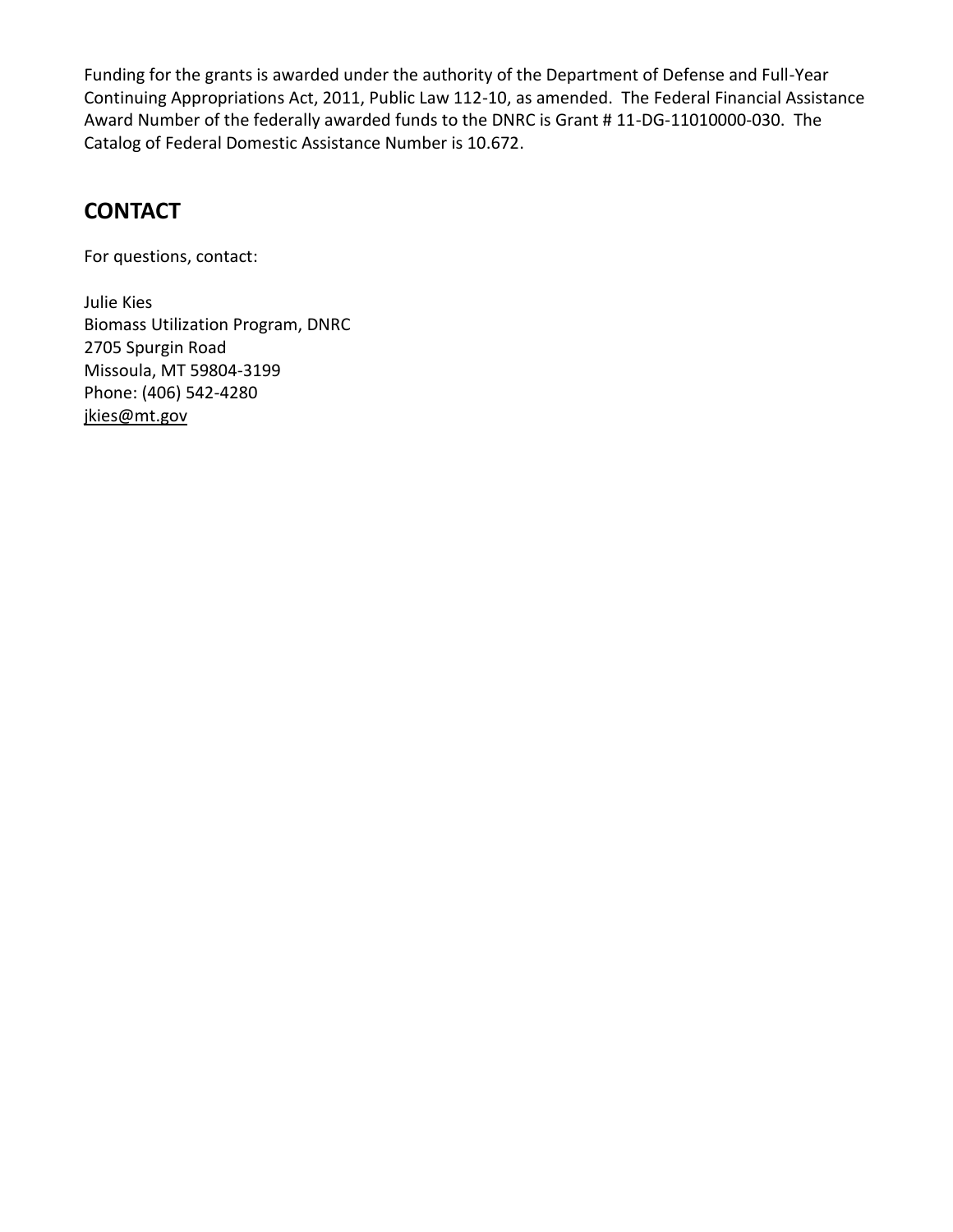#### **ATTACHMENT 1**

**Montana Department of Natural Resources and Conservation**

**Biomass Utilization Program**

## **Grant Application Summary Cover Page**

| <b>Applicant Information</b>                                                    |
|---------------------------------------------------------------------------------|
|                                                                                 |
|                                                                                 |
|                                                                                 |
|                                                                                 |
|                                                                                 |
|                                                                                 |
|                                                                                 |
|                                                                                 |
|                                                                                 |
|                                                                                 |
| <b>Project Information</b>                                                      |
|                                                                                 |
|                                                                                 |
| Project Description (Brief 2-3 sentences describing scope of proposed project): |
|                                                                                 |
|                                                                                 |

Grant Amount Requested \$

Non-Federal Match Amount \$